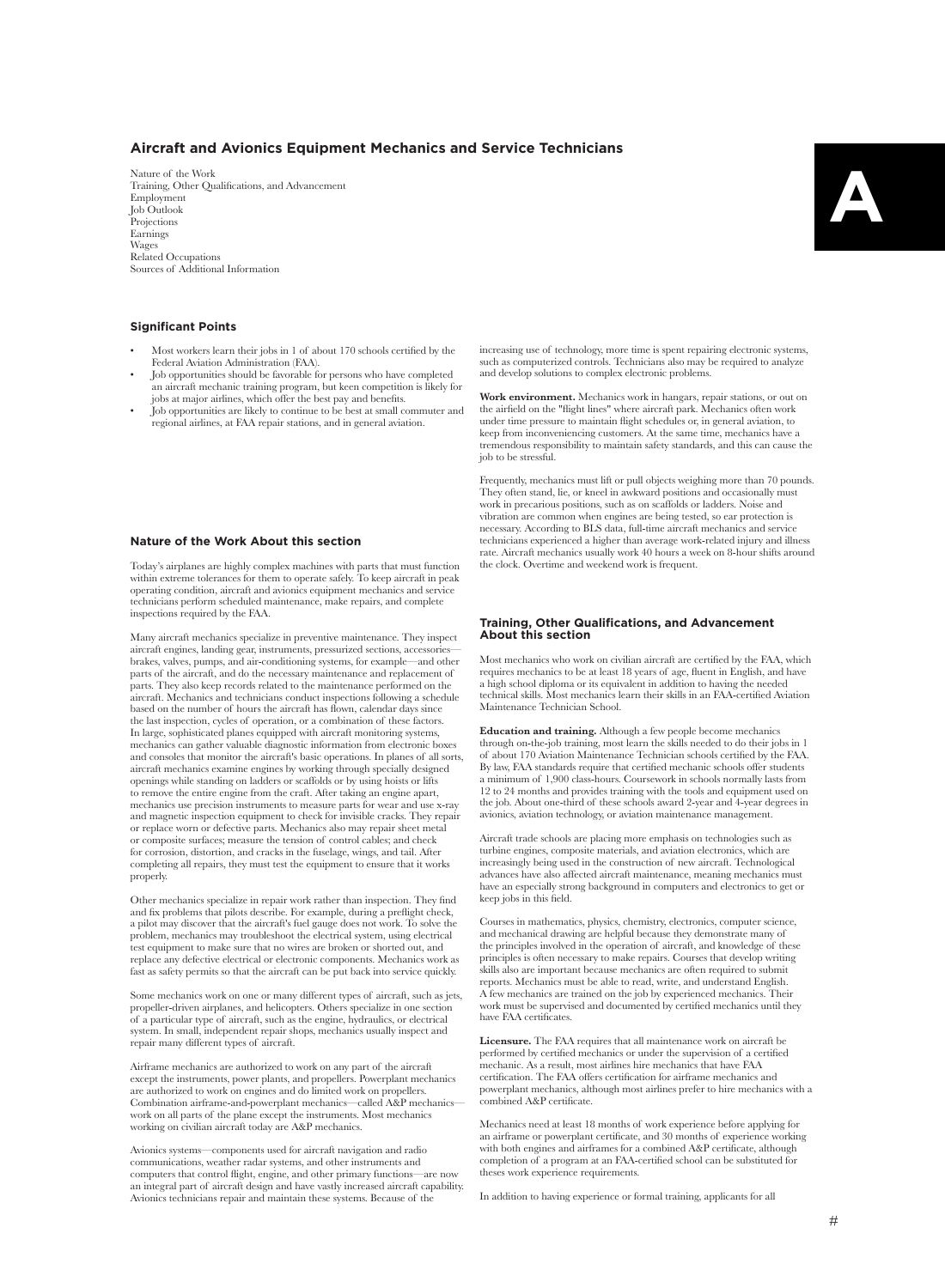certificates must pass written, oral, and practical tests that demonstrate that they can do the work authorized by the certificate. Written tests are administered at one of the many designated computer testing facilities worldwide, while the oral and practical tests are administered by a Designated Mechanic Examiner of the FAA. All tests must be passed within a 24- month period to receive certification.

FAA regulations require current work experience to keep certificates valid. Applicants must have at least 1,000 hours of work experience in the previous 24 months or take a refresher course. Mechanics also must take at least 16 hours of training every 24 months to keep their certificates current. Many mechanics take training courses offered by manufacturers or employers, usually through outside contractors.

The FAA allows certified airframe mechanics who are trained and qualified and who have the proper tools to work on avionics equipment. However, avionics technicians are not required to have FAA certification if they have avionics repair experience from the military or from working for avionics manufacturers. Avionics technicians who work on communications equipment must obtain a restricted radio-telephone operator license from the Federal Communications Commission.

**Other qualifications.** Aircraft mechanics must do careful and thorough work that requires a high degree of mechanical aptitude. Employers seek applicants who are self-motivated, hard-working, enthusiastic, and able to diagnose and solve complex mechanical problems. Additionally, employers prefer mechanics who can perform a variety of tasks. Agility is important for the reaching and climbing necessary to do the job. Because they may work on the tops of wings and fuselages on large jet planes, aircraft mechanics must not be afraid of heights.

Advances in computer technology, aircraft systems, and the materials used to manufacture airplanes have made mechanics' jobs more highly technical. Aircraft mechanics must possess the skills necessary to troubleshoot and diagnose complex aircraft systems. They also must continually update their skills with and knowledge of new technology and advances in aircraft technology.

Some aircraft mechanics in the Armed Forces acquire enough general experience to satisfy the work experience requirements for the FAA certificate. With additional study, they may pass the certifying exam. In general, however, jobs in the military services are too specialized to provide the broad experience required by the FAA. Most Armed Forces mechanics have to complete the entire FAA training program, although a few receive some credit for the material they learned in the service. In any case, military experience is a great advantage when seeking employment; employers consider applicants with formal training to be the most desirable applicants.

**Advancement.** As aircraft mechanics gain experience, they may advance to lead mechanic (or crew chief), inspector, lead inspector, or shop supervisor positions. Opportunities are best for those who have an aircraft inspector's authorization. To obtain an inspector's authorization, a mechanic must have held an A&P certificate for at least 3 years, with 24 months of hands-on experience.

In the airlines, where promotion often is determined by examination, supervisors sometimes advance to executive positions. Those with broad experience in maintenance and overhaul might become inspectors with the FAA. With additional business and management training, some open their own aircraft maintenance facilities. Mechanics with the necessary pilot licenses and flying experience may take the FAA examination for the position of flight engineer, with opportunities to become pilots.

Mechanics and technicians learn many different skills in their training that can be applied to other jobs, and some transfer to other skilled repairer occupations or electronics technician jobs. For example, some avionics technicians continue their education and become aviation engineers, electrical engineers (specializing in circuit design and testing), or communication engineers. Others become repair consultants, in-house electronics designers, or join research groups that test and develop products.

# **Employment About this section**

Aircraft and avionics equipment mechanics and service technicians held about 140,300 jobs in 2008; about 87 percent of these workers were aircraft mechanics and service technicians; the rest were avionics technicians.

Employment of aircraft and avionics equipment mechanics and service technicians primarily is concentrated in a small number of industries. Almost half of aircraft and avionics equipment mechanics and service technicians worked in air transportation and support activities for air transportation. About 21 percent worked in aerospace product and parts manufacturing and about 15 percent worked for the Federal Government. Most of the rest worked for companies that operate their own planes to transport executives and cargo.

Most airline mechanics and service technicians work at major airports near large cities. Civilian mechanics employed by the U.S. Armed Forces work at military installations.

# **Job Outlook About this section**

Job growth for aircraft and avionics equipment mechanics and service technicians is expected to be about as fast as the average for all occupations. Job opportunities should be favorable for people who have completed an aircraft mechanic training program, but keen competition is likely for jobs at major airlines.

**Employment change.** Employment is expected to increase by 7 percent during the 2008-18 period, which is about as fast as the average for all occupations. Passenger air traffic is expected to increase as the result of an expanding economy and a growing population, and the need for aircraft mechanics and service technicians will grow accordingly. Although there is an increasing trend for some large airlines to outsource aircraft and avionics equipment mechanic jobs overseas, most airline companies still prefer that aircraft maintenance be performed in the U.S. because overseas contractors may not comply with more stringent U.S. safety regulations.

Job prospects. Most job openings for aircraft mechanics through the year 2018 will stem from the need to replace the many mechanics expected to retire over the next decade. In addition, some mechanics will leave to work in related fields, such as automobile repair, as their skills are largely transferable to other maintenance and repair occupations.

Also contributing to favorable future job opportunities for mechanics is the long-term trend toward fewer students entering technical schools to learn skilled maintenance and repair trades. Many of the students who have the ability and aptitude to work on planes are choosing to go to college, work in computer-related fields, or go into other repair and maintenance occupations with better working conditions. If this trend continues, the supply of trained aviation mechanics may not keep up with the needs of the air transportation industry.

Job opportunities will continue to be the best at small commuter and regional airlines, at FAA repair stations, and in general aviation. Commuter and regional airlines is the fastest growing segment of the air transportation industry, but wages in these airlines tend to be lower than those in the major airlines, so they attract fewer job applicants. Also, some jobs will become available as experienced mechanics leave for higher paying jobs with the major airlines or transfer to other occupations. Mechanics will face more competition for jobs with large airlines because the high wages and travel benefits that these jobs offer generally attract more qualified applicants than there are openings.

Nonetheless, job opportunities with the airlines are expected to be better than they have been in the past. In general, prospects will be best for applicants with experience and an A&P certification. Mechanics who keep abreast of technological advances in electronics, composite materials, and other areas will be in greatest demand. Also, mechanics who are willing to relocate to smaller rural areas will have better job opportunities.

Avionics technicians who are trained to work with complex aircraft systems, performing some duties normally performed by certified A&P mechanics, should have the best job prospects. Additionally, technicians with licensing that enables them to work on the airplane, either removing or reinstalling equipment, are expected to be in especially high demand.

# **Earnings About this section**

Median hourly wages of aircraft mechanics and service technicians were about \$24.71 in May 2008. The middle 50 percent earned between \$20.25 and \$29.25. The lowest 10 percent earned less than \$15.85, and the highest 10 percent earned more than \$33.19. Median hourly wages in the industries employing the largest numbers of aircraft mechanics and service technicians in May 2008 were:

| Scheduled air transportation              | \$27.96 |
|-------------------------------------------|---------|
| Federal Executive Branch                  | 24.98   |
| Aerospace product and parts manufacturing | 24.47   |
| Nonscheduled air transportation           | 24.27   |
| Support activities for air transportation | 20.95   |

Median hourly wages of avionics technicians were about \$23.71 in May 2008. The middle 50 percent earned between \$20.10 and \$28.02. The lowest 10 percent earned less than \$16.45, and the highest 10 percent earned more than \$30.87.

Mechanics who work on jets for the major airlines generally earn more